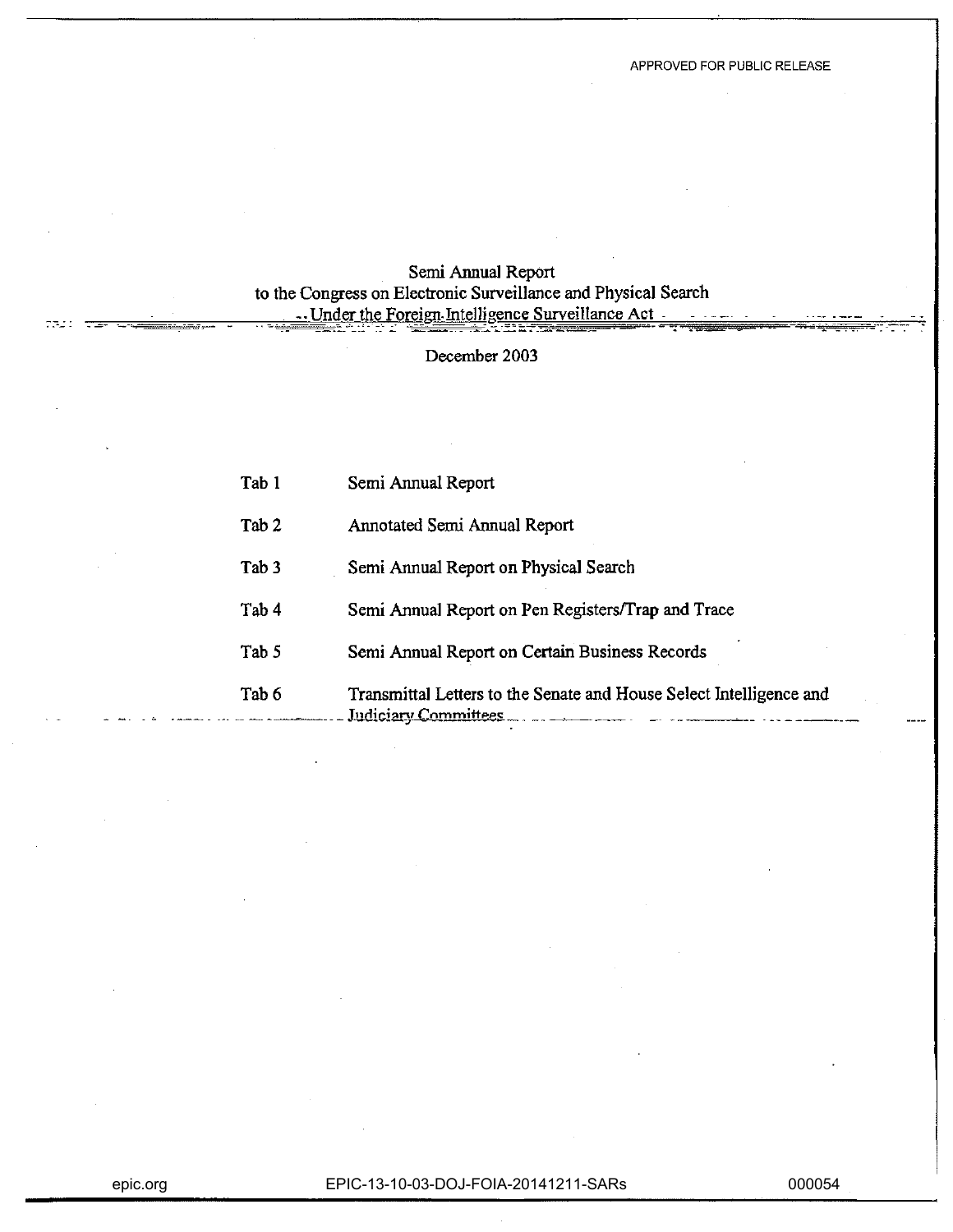

# **Office of the Attorney General**

**Washington, B.C. 20530** 

December 31, 2003

### The Honorable Orrin G. Hatch

<del>- - - ch</del>ai<del>rman</del> Committee on the Judiciary United States Senate Washington, DC 20510

Dear Mr. Chairman:

In accordance with Sections 1826, 1846, and 1862 of the Foreign Intelligence Surveillance Act of 1978, as amended, I am submitting herewith the semi-annual reports of the Attorney General concerning physical searches conducted under the Act, all requests for pen register and trap and trace surveillance, and all requests for access to certain business records (including the production of tangible things) under the Act. These reports cover the period January 1, 2003, through June 30, 2003.

Sincerely,

John Ashcroft Attorney General

#### SECRET MATERIALS ATTACHED UNCLASSIFIED WHEN ATTACHMENTS ARE REMOVED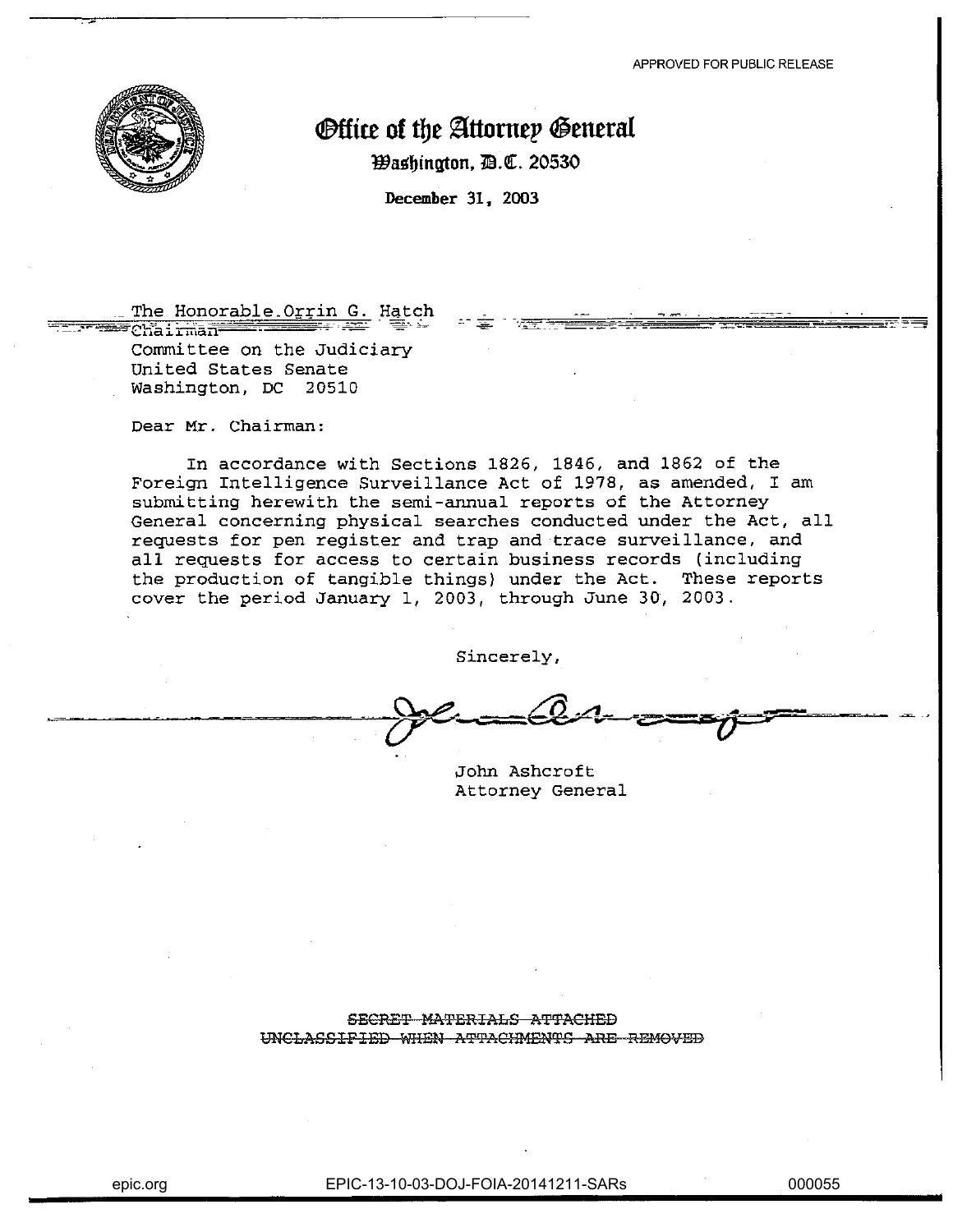

# *<u>@ffice</u>* **of the Attorney General**

**Washington, D.C. 20530** 

Deember 31, 2003

The Honorable F. James Sensenbrenner, Jr. Chairman Committee on the Judiciary U.S. House of Representatives Washington, DC 20515

Dear Mr. Chairman:

In accordance with Sections 1826, 1846, and 1862 of the Foreign Intelligence Surveillance Act of 1978, as amended, I am submitting herewith the semi-annual reports of the Attorney General concerning physical searches conducted under the Act, all requests for pen register and trap and trace surveillance, and all requests for access to certain business records (including the production of tangible things) under the Act. These reports cover the period January 1, 2003, through June 30, 2003.

Sincerely,

John Ashcroft Attorney General

SECRET MATERIALS ATTACHED UNCLASSIFIED WHEN ATTACHMENTS ARE REMOVED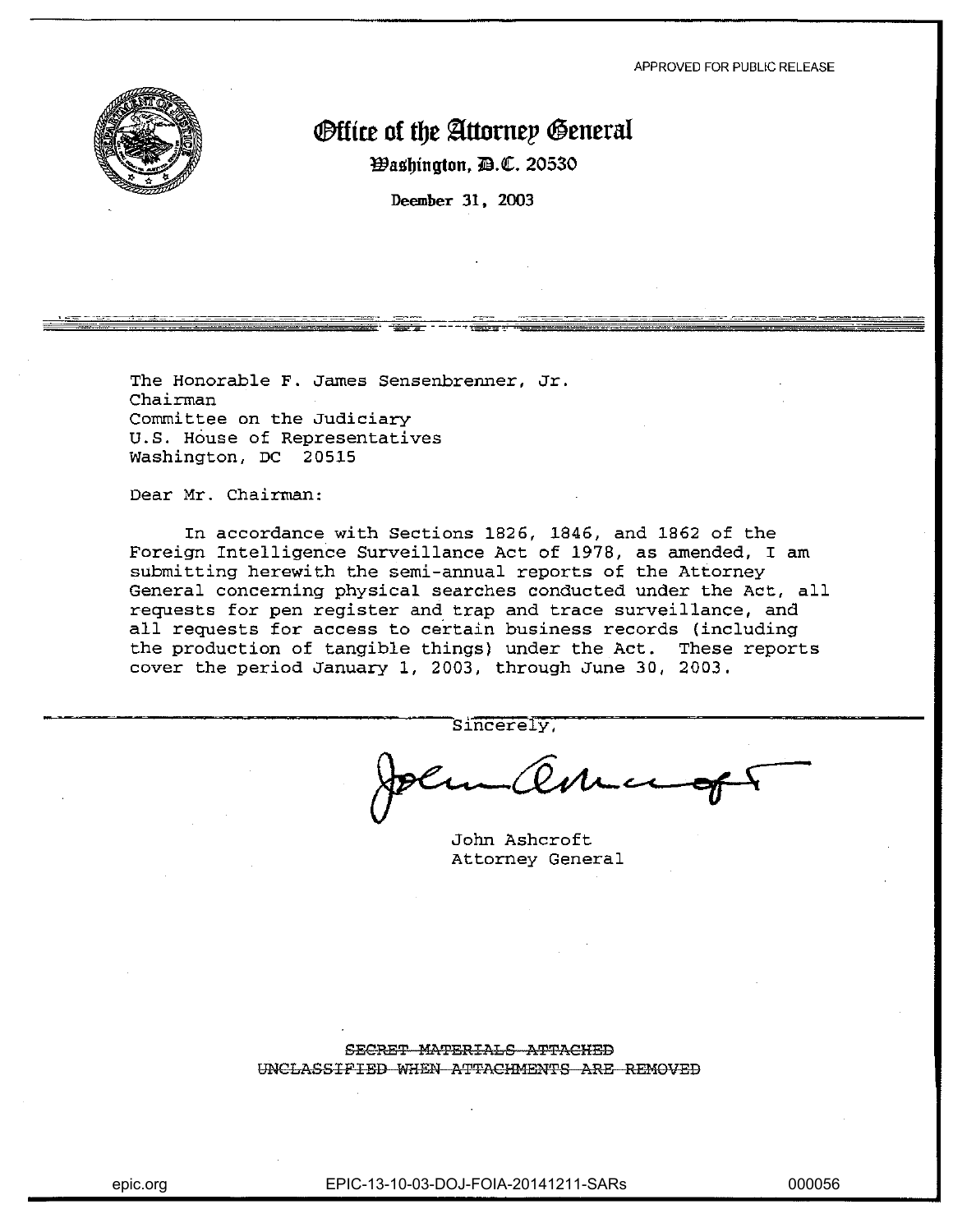

# **Office of the Attorney General**

**Washington, II.C. 20530** 

December 31, 2003

The Honorable Pat Roberts Chairman Select Committee on Intelligence United States Senate Washington, DC 20510

Dear Mr. Chairman:

In accordance with Sections 1808(a), 1826, 1846, and 1862 of the Foreign Intelligence Surveillance Act of 1978, as amended, I am submitting herewith the semi-annual reports of the Attorney General concerning electronic surveillances and physical searches conducted under the Act, all requests for pen registers and trap and trace surveillance, and all requests for access to certain business records (including the production of tangible things) under the Act. These reports cover the period January 1, 2003, through June 30, 2003.

Sincerely,

harap

John Ashcroft Attorney General

TOP SECRET//COMINT//NOFORN//X1 AND SECRET MATERIALS ATTACHED UNCLASSIFIED WHEN ATTACHMENTS ARE REMOVED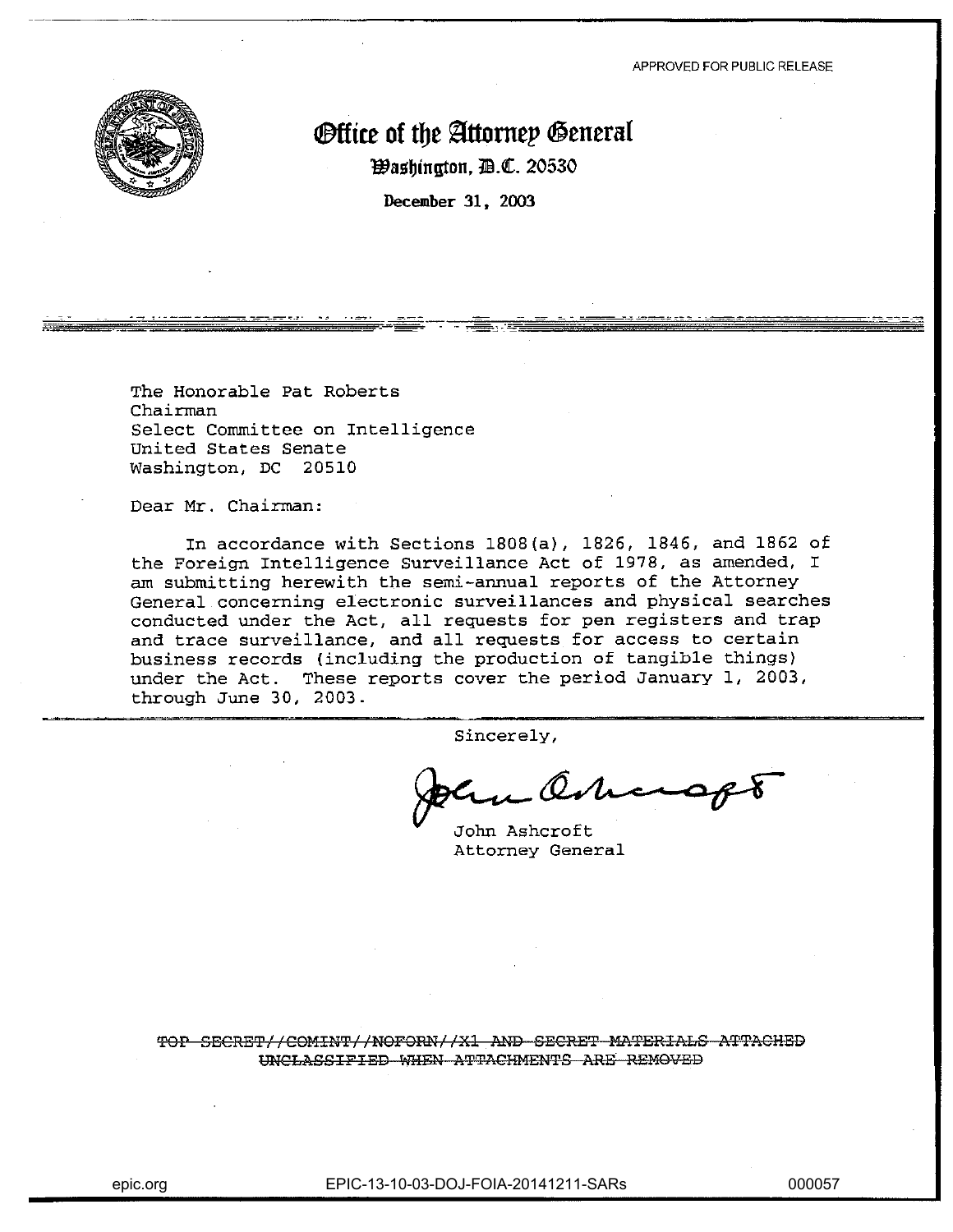

# **Office of the Attorney General**

Washington, D.C. 20530

December 31, 2003

The Honorable Porter Goss Chairman Permanent Select Committee on Intelligence U.S. House of Representatives Washington, DC 20515

Dear Mr. Chairman:

In accordance with Sections 1808(a), 1826, 1846, and 1862 of the Foreign Intelligence Surveillance Act of 1978, as amended, I am submitting herewith the semi-annual reports of the Attorney General concerning electronic surveillances and physical searches conducted under the Act, all requests for pen registers and trap and trace surveillance, and all requests for access to certain business records (including the production of tangible things) under the Act. These reports cover the period January 1, 2003, through June 30, 2003.

Sincerely,

Dene **•** 

John Ashcroft Attorney General

TOP SECRET//COMINT//NOFORN//X1 AND SECRET MATERIALS ATTACHED UNCLASSIFIED WHEN ATTACHMENTS ARE REMOVED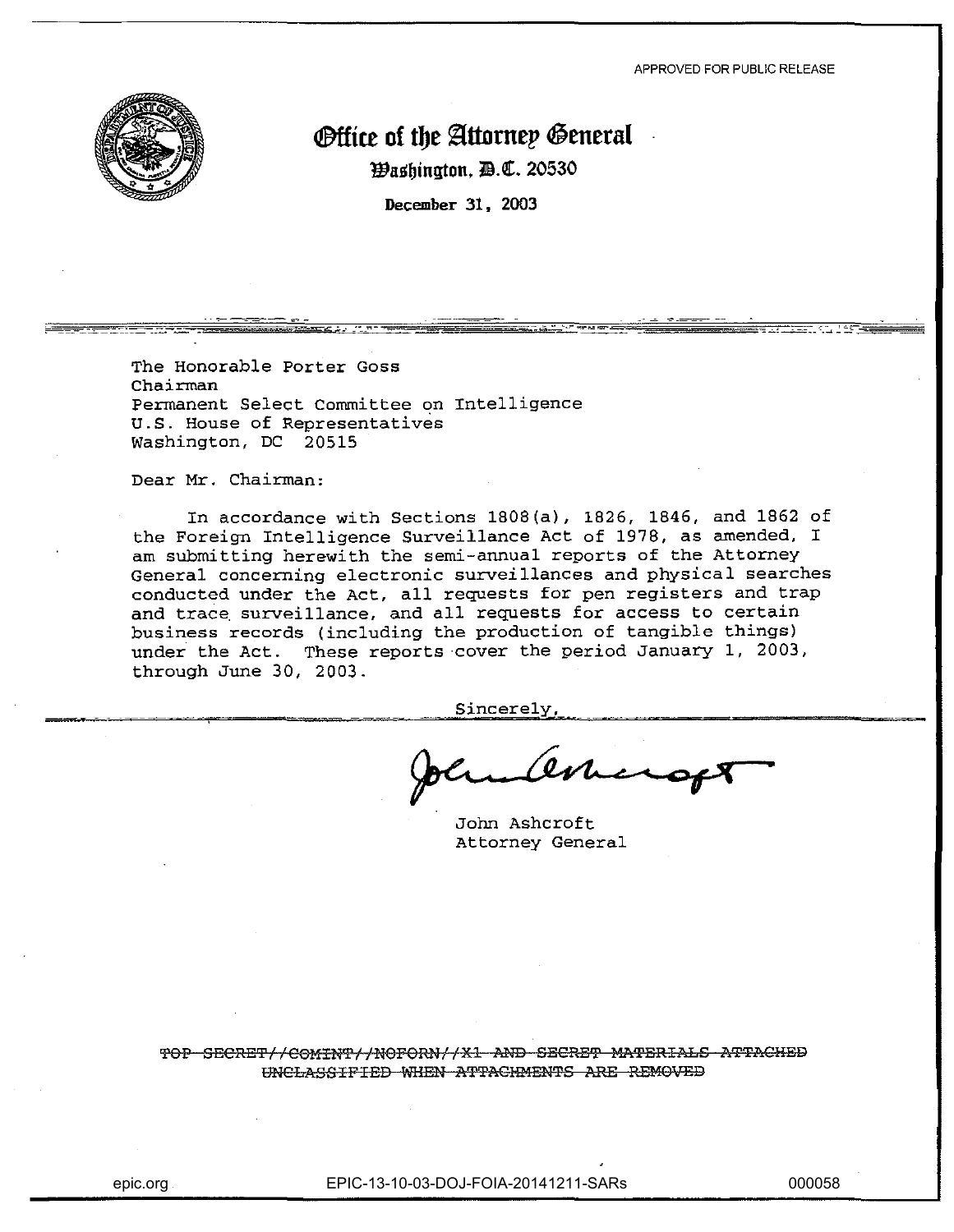#### TOP SECRET//COMINT//NOFORN//X1

#### Section 1: Introduction (U)

This report is submitted pursuant to Sections 108(a) and 306 of the Foreign Intelligence Surveillance Act of 1978 (FISA or the Act), as amended, 50 U.S.C. §§ 1801-1811, 1821-1829, 1841-1846. It covers all electronic surveillance, physical searches, and pen register/trap and trace surveillance conducted under the Act by the Federal Bureau of Investigation (FBI), as well as electronic surveillance conducted by the <u>National Security Agency (NSA), during the period January 1-</u>

through June 30, 2003. -(U)

<u> साम्रल जन्म</u>

Out of scope/non-responsive

The FISC subsequently granted pen register and trap and trace authority for that target.  $(b)$  (1),  $(b)$ 

| TOP SECRET//COMINT//NOFORN//X1 |
|--------------------------------|
|--------------------------------|

 $\Omega$ ut of  $\mathbf{S}$ **c**  $\mathbf{o}$ D e/  $\mathbf{r}$  $\Omega$  $n<sub>1</sub>$ re  $\mathbf{S}$ p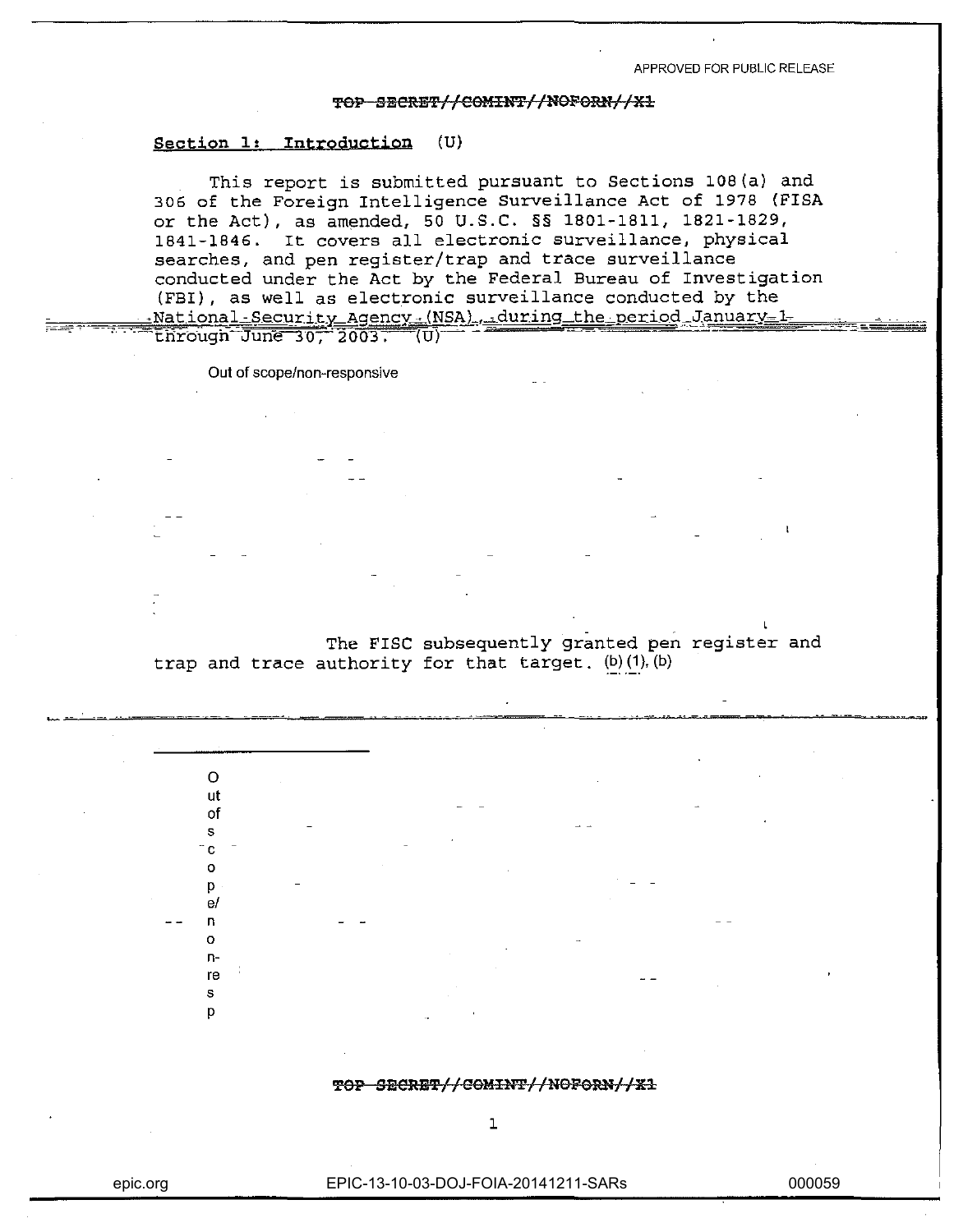#### TOP SECRET//COMINT//NOFORN//X1

### **Section 2: Federal Bureau of Investigation** (U)

# I. **Collection Authorized by the PISC** (U)

(b) (1), (b) (7)(E)

|                                              |                       | $=$ |           |  |
|----------------------------------------------|-----------------------|-----|-----------|--|
|                                              | $(b)$ (1), (b) (7)(E) |     |           |  |
|                                              |                       |     |           |  |
|                                              |                       |     |           |  |
| $\mathbf O$                                  |                       |     |           |  |
| ut                                           |                       |     |           |  |
| of                                           |                       |     |           |  |
|                                              |                       |     |           |  |
| ${\tt sc}$                                   |                       |     |           |  |
| op<br>e/                                     |                       |     |           |  |
|                                              |                       |     |           |  |
| $\mathsf{no}$<br>$\mathcal{L}_{\mathcal{A}}$ |                       |     |           |  |
| $\mathsf{n}$ -                               |                       |     | $\bullet$ |  |
| re                                           |                       |     |           |  |
| ${\sf sp}$                                   |                       |     |           |  |
| on                                           |                       |     |           |  |
| $\mathbf{S}^{\dagger}$                       |                       |     |           |  |
| ${\sf ve}$<br>$\mathbf{r}$                   |                       |     |           |  |
|                                              |                       |     |           |  |
|                                              |                       |     |           |  |
|                                              |                       |     |           |  |
|                                              |                       |     |           |  |
|                                              |                       |     |           |  |
|                                              |                       |     |           |  |
|                                              |                       |     |           |  |
|                                              |                       |     |           |  |
|                                              |                       |     |           |  |
|                                              |                       |     |           |  |

TOP SECRET//COMINT//NOFORN//X1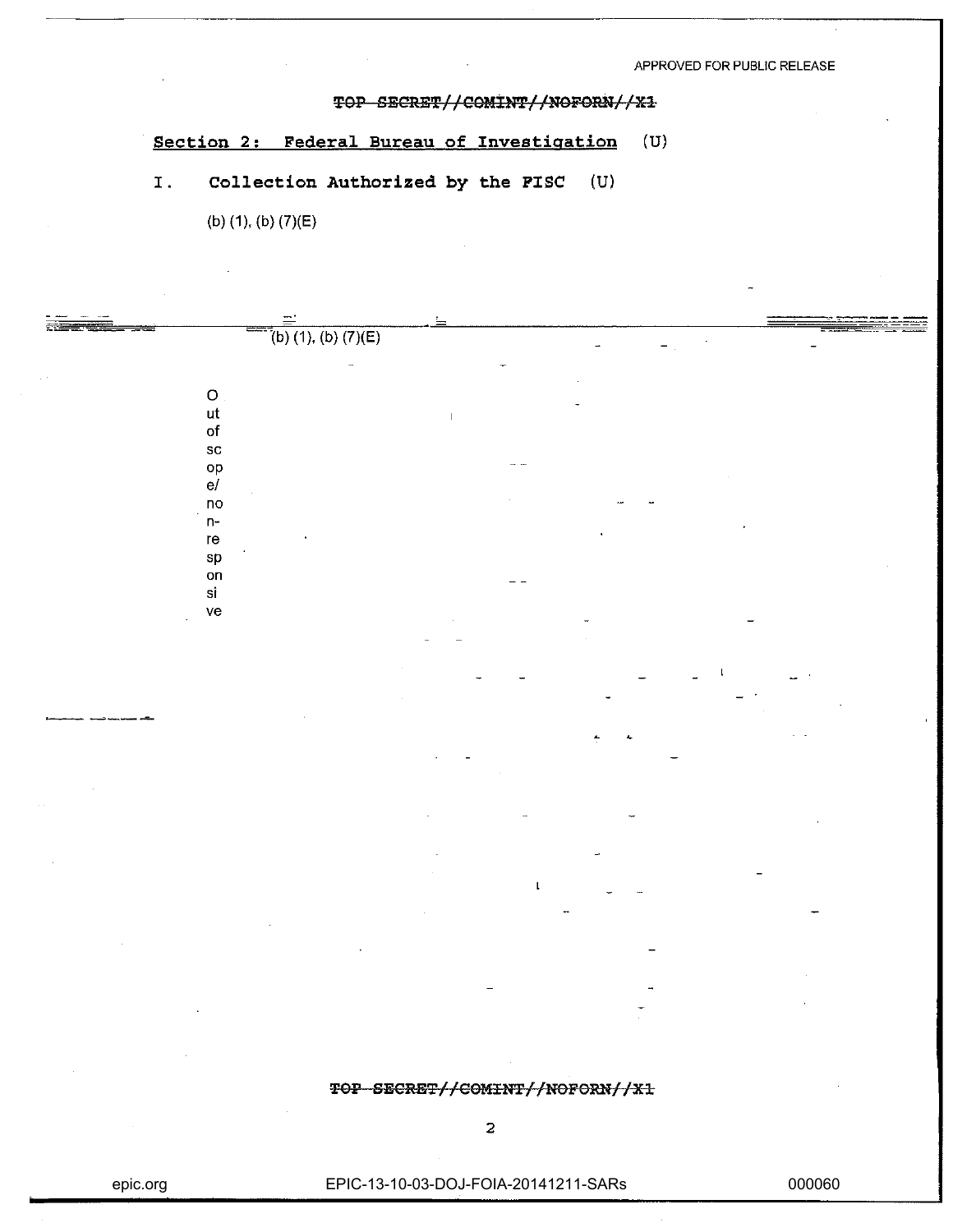**FFLU.** 

### TOP SECRET//COMINT//NOFORN//X1

Out of scope/non-responsive

 $\circ$ ut

स्टबर



TOP SECRET//COMINT//NOFORN//X1

epic.org

EPIC-13-10-03-DOJ-FOIA-20141211-SARs

000061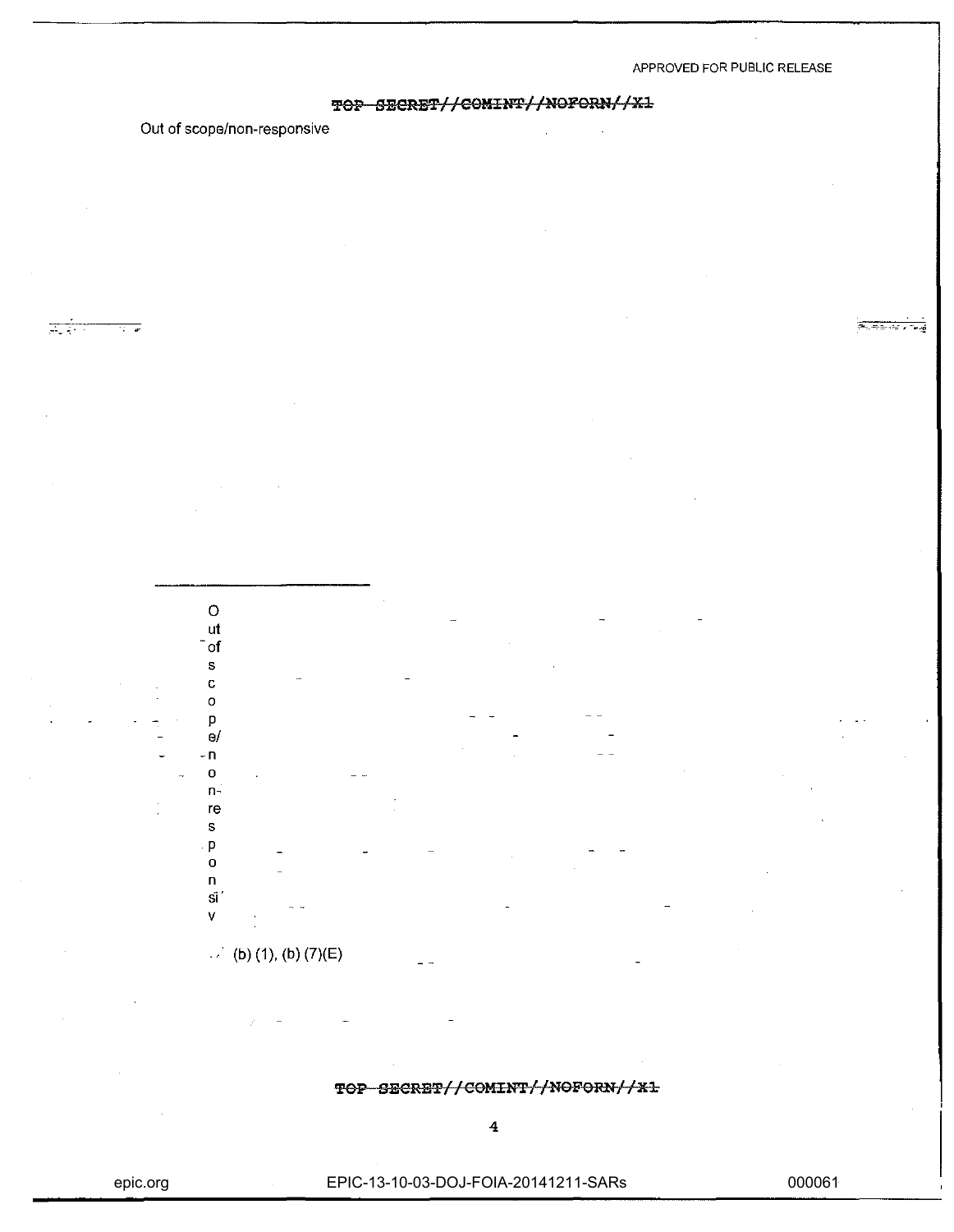#### TOP SECRET//COMINT//NOFORN//X1

Out of scope/ non-

#### Pen Register/Trap and Trace Surveillance  $(U)$  $G_{\perp}$

The United States filed 80 applications with the FISC seeking authorization for the FBI to conduct pen register/trap and trace surveillance, pursuant to 50 U.S.C. §§ 1841-1846, as amended<del>, T</del>he Ensc approved all 100 applications, There were 54

United States persons who were the targets of pen register/trap and trace surveillance.<sup>16</sup> AST

Out of sco <sub>De</sub>/ non  $\blacksquare$  $T = C$ pon sive

16/ As in the previous report, this report does not include thumbnail descriptions of U.S. person targets of pen reqister/trap and trace surveillance. The Department notes, however, that all applications for pen register/trap and trace surveillance concerning U.S. persons contain a statement describing the factual circumstances demonstrating to the FISC why the related foreign counterintelligence investigation is not based solely on activities protected by the First Amendment to the Constitution, in accordance with FISA.  $\leftrightarrow$ 

#### TOP SECRET//COMINT//NOFORN//X1

 $-62-$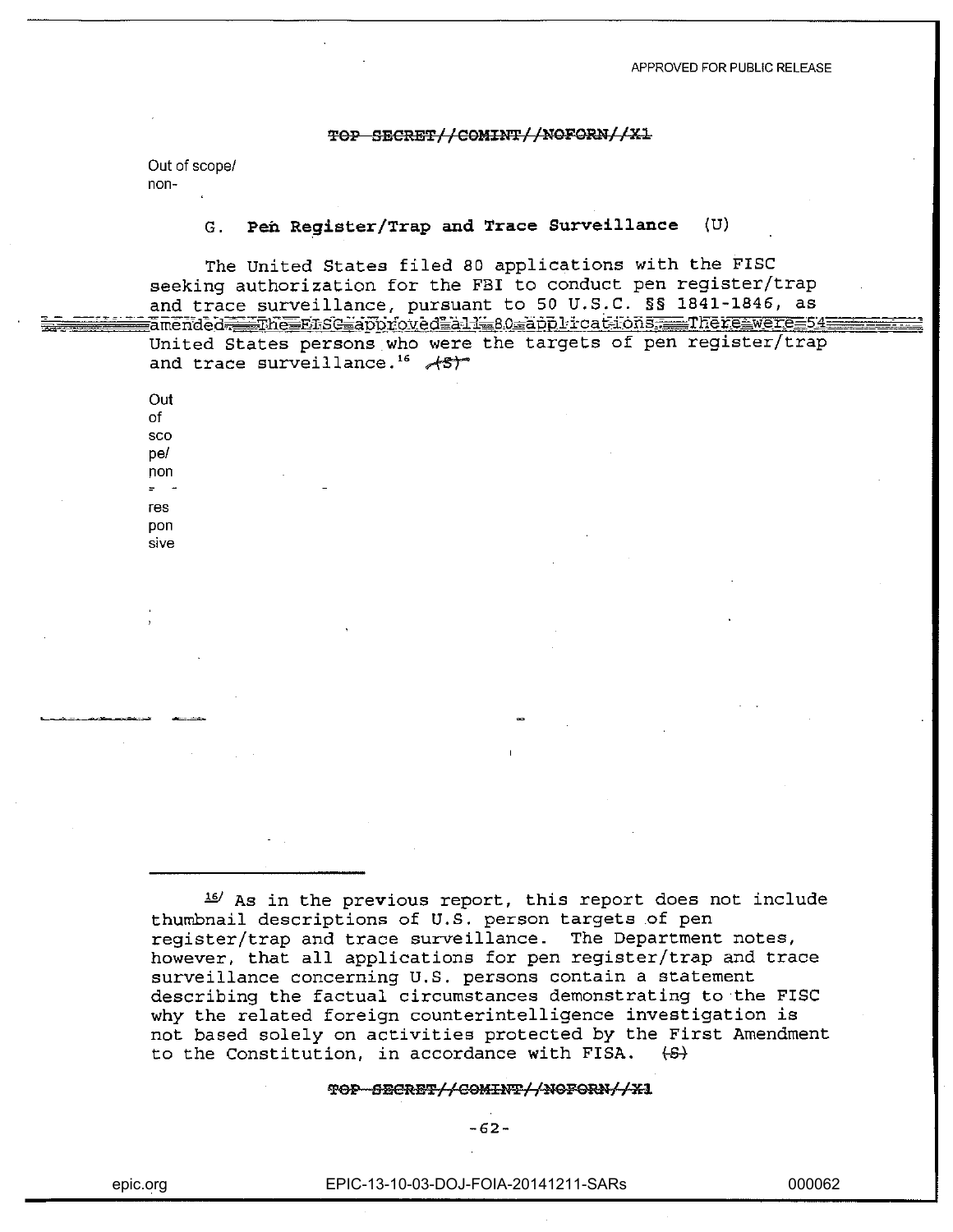

Out of scope/non-responsive

#### TOP SECRET//COMINT//NOFORN//X1

 $\mathbf{I}$ 

 $-68-$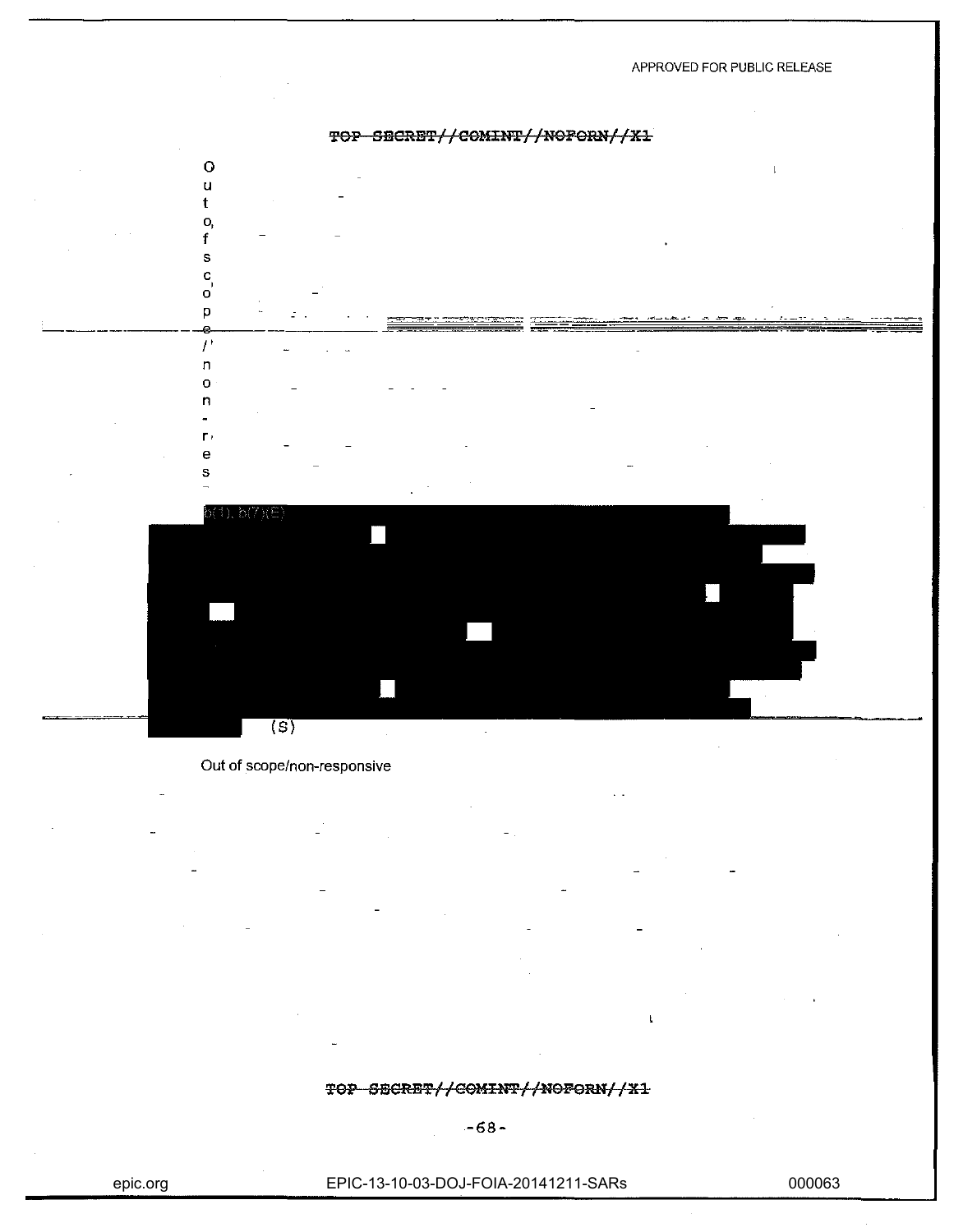#### TOP SECRET//COMINT//NOFORN//X1

#### Out of scope/non-responsive

 $\mathbf{I}$ 

 $\mathbf{t}$ 

 $\mathbb{R}^m$ 





TOP SECRET//COMINT//NOFORN//X1

**-70-**